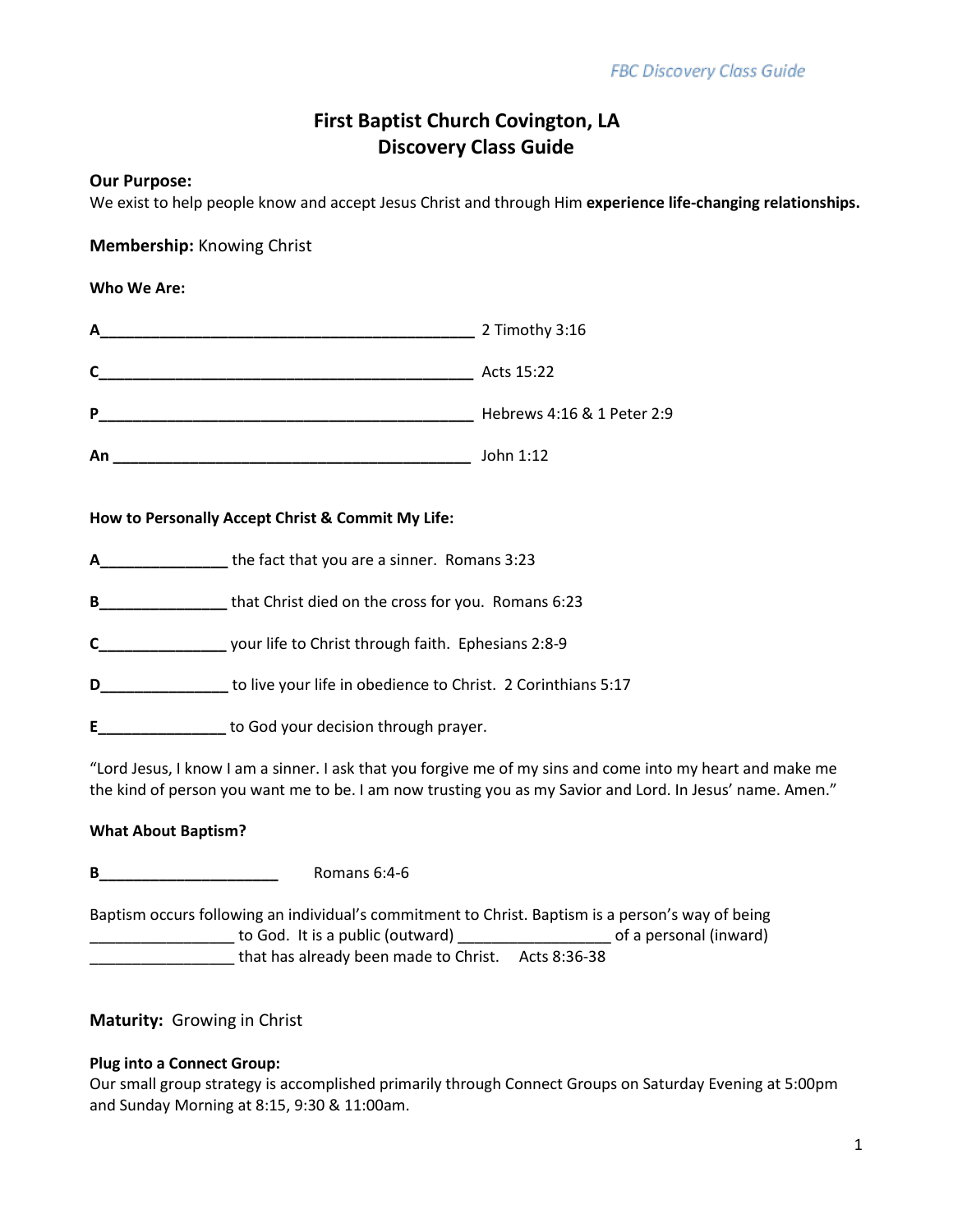| We encourage you to plug into a | t It can help a large church fell like |
|---------------------------------|----------------------------------------|
|                                 |                                        |
|                                 |                                        |

## **Walking with God:**

|              | Our walk with God will become stronger as we study His Word in the | and commit |
|--------------|--------------------------------------------------------------------|------------|
| ourselves to | Romans 10:17                                                       |            |

## **Spending Time Daily with God:**

As you study and pray you will become familiar with God's:

- 1. Nature and ways
- 2. Expectation
- 3. Grace and love

A practical idea: Read the book of \_\_\_\_\_\_\_\_\_\_\_\_\_.

## **Honoring God Through Giving:**

| Everything we have | to God, and we are | of His possessions. |
|--------------------|--------------------|---------------------|
| Leviticus 27:30    |                    |                     |

## **Trusting God Through Giving:**

| God challenges us to trust Him as we give. As He | himself or | becomes greater. |
|--------------------------------------------------|------------|------------------|
| Malachi 3:10                                     |            |                  |

#### **Serving God Through Giving:**

| As we give, we are able to show the |                          | to others in | ways |
|-------------------------------------|--------------------------|--------------|------|
| through the                         | of the church. Luke 3:11 |              |      |

## **Ministry:** Serving Christ

## **Equipped to Serve:**

| God equips all believers by giving them |  | and providing |
|-----------------------------------------|--|---------------|
| places to serve. 1 Peter 4:10           |  |               |

|                 | We commit to train members in the disciplines of faith and offer | to grow |
|-----------------|------------------------------------------------------------------|---------|
| spiritually and | effectively.                                                     |         |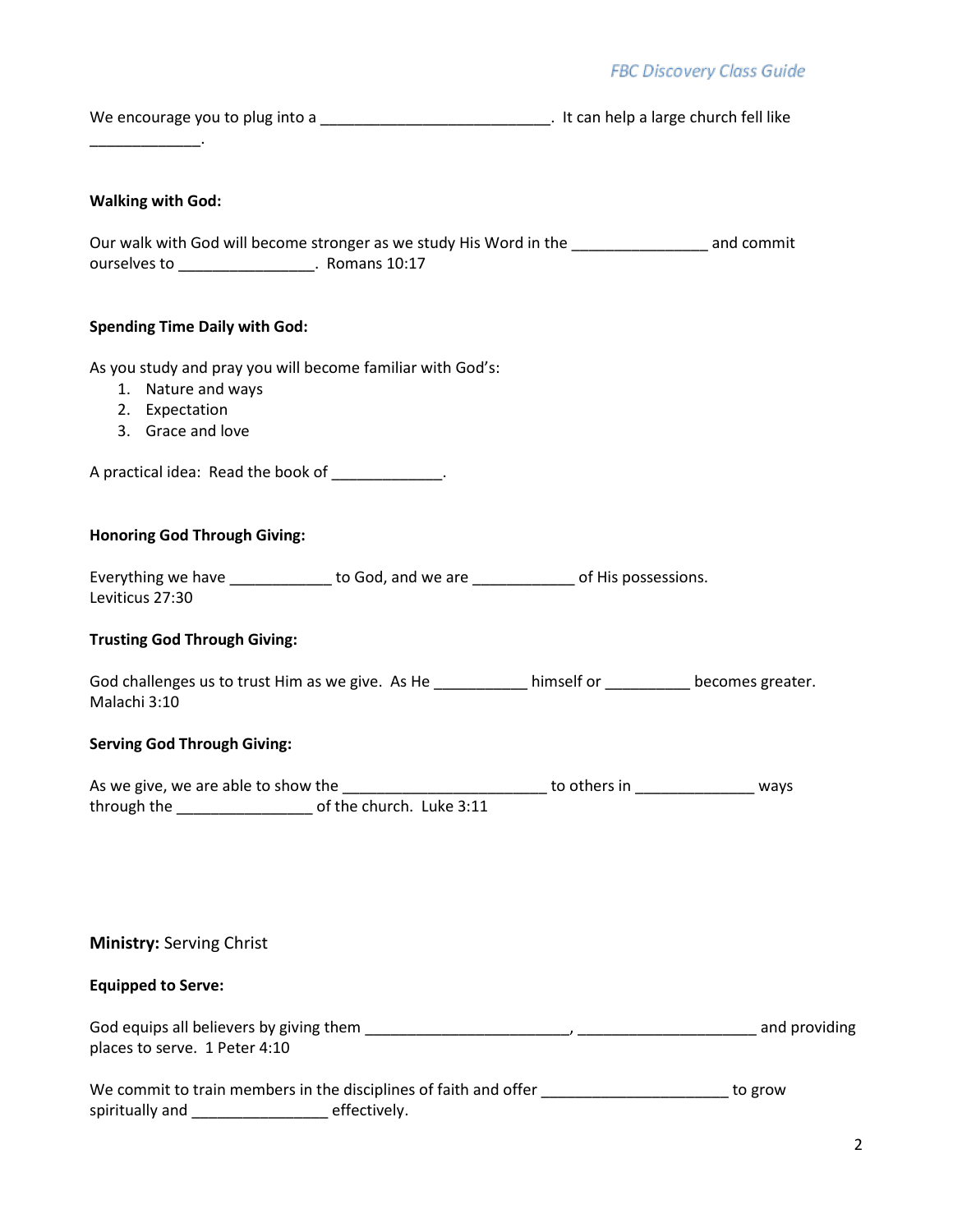## **Every Member in Ministry:**

| Our goal is for every member to find his or her | of service within the body of Christ |
|-------------------------------------------------|--------------------------------------|
| that is a natural and supernatural fit.         |                                      |
| <b>Multiplication: Sharing Christ</b>           |                                      |

#### **Living Like Christ:**

The Bible challenges all believers to live lives of \_\_\_\_\_\_\_\_\_\_\_\_\_\_\_\_ so others will be drawn to Jesus Christ. Philippians 1:27

Being an authentic Christian doesn't mean that the person lives a perfect life, but it does mean that the person will live a live that brings \_\_\_\_\_\_\_\_\_\_\_\_\_\_\_\_\_\_ to God and \_\_\_\_\_\_\_\_\_\_\_\_\_\_ to the church.

#### **Sharing Christ:**

God can use you to bring example to faith in Him.

#### **Sharing His Story and Our Story:**

We will train you to tell \_\_\_\_\_\_\_\_\_\_\_\_\_\_\_\_\_\_\_\_\_\_ which is the good news of His Salvation.

You will also be able to tell \_\_\_\_\_\_\_\_\_\_\_\_\_\_\_\_\_\_\_ or \_\_\_\_\_\_\_\_\_\_\_\_\_ of how you came to know Christ and how it changed your life. 1 Peter 3:15

We know that most people give church a try because someone \_\_\_\_\_\_\_\_\_\_\_\_\_\_\_\_\_\_\_\_\_\_ them. We will always work hard to provide an atmosphere that fells like \_\_\_\_\_\_\_\_\_\_\_\_\_\_\_\_.

#### **Fill in the Blank Answers:**

**Who We Are:** Authority of the Scriptures Congregational Form of Government Priesthood of the Believer An Individual/Personal Commitment to Christ

**How to Personally Accept Christ & Commit My Life:**

Admit Believe Commit Determine Express